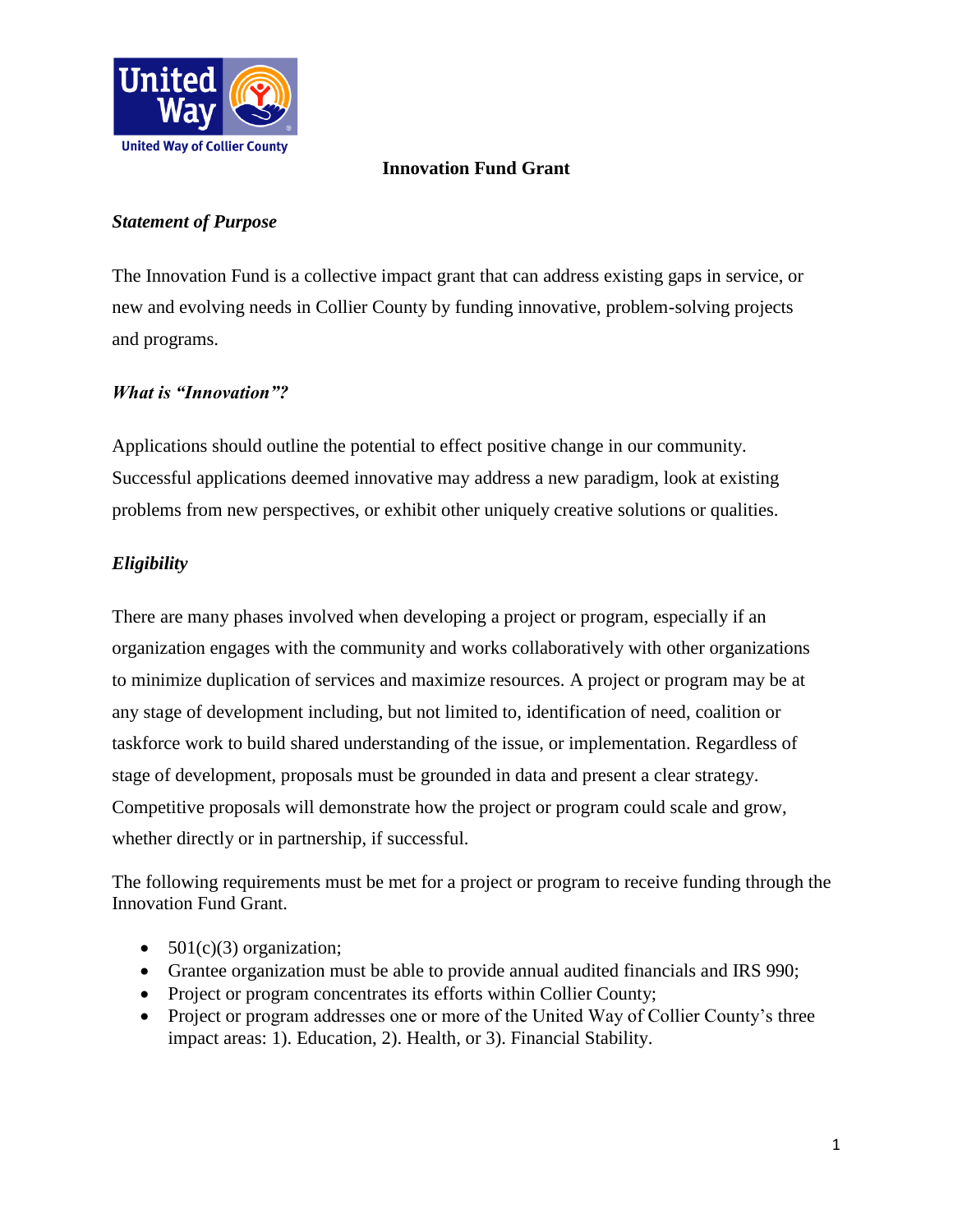

### *Funding Guidelines*

- UWCC values programs that are non-duplicative, emphasize collaboration, and leverage dollars from other donors;
- If funding permits, it may be possible to receive support beyond the first year of a funded project or program. The maximum allowable award will be 50% of the original award amount;
- Funding requests have a \$10,000 minimum;
- Grant funding **can** be used for:
	- o New projects or programs;
	- o Stated operational, administrative, staffing, and supply expenses required to support the program;
	- o Capital improvements (plans, building, renovation, etc.);
- Grant funding **cannot** be used for:
	- o Individuals
	- o Organizations with religious or membership affiliations unless the program or project is open to the entire community, without regard to religious beliefs or membership status. Additionally, faith-based organizations must separate explicitly religious activities (religious worship, instruction, proselytization, etc.) from a funded program or project.
- Agencies selected for an award will be required to submit an interim progress report and final report on project or program outputs and outcome indicators. United Way of Collier County reserves the right to request interim financial information and interim site visits. It is the responsibility of grantees to remember and adhere to reporting deadlines and requests. Grantees are further subject to the written policies in the Agency Agreement, including without limitation, recoupment or "clawback" of payments made under this award for non-compliance.

### *Reporting Requirements*

The total community impact of United Way of Collier County and all our funded partner agencies is much greater than any single organization alone. Donors are increasingly interested in seeing how local organizations are working together to change lives in our community, and the collective impact that results. To accomplish this, UWCC and our partners must work together to effectively measure and consistently communicate our shared value to the community.

### **I. Program Outcome Indicator Measures**

Applicants will be required to complete outcome indicator measurement planning. Chosen outcome indicators assist with initial, and for grantees, ongoing program evaluation.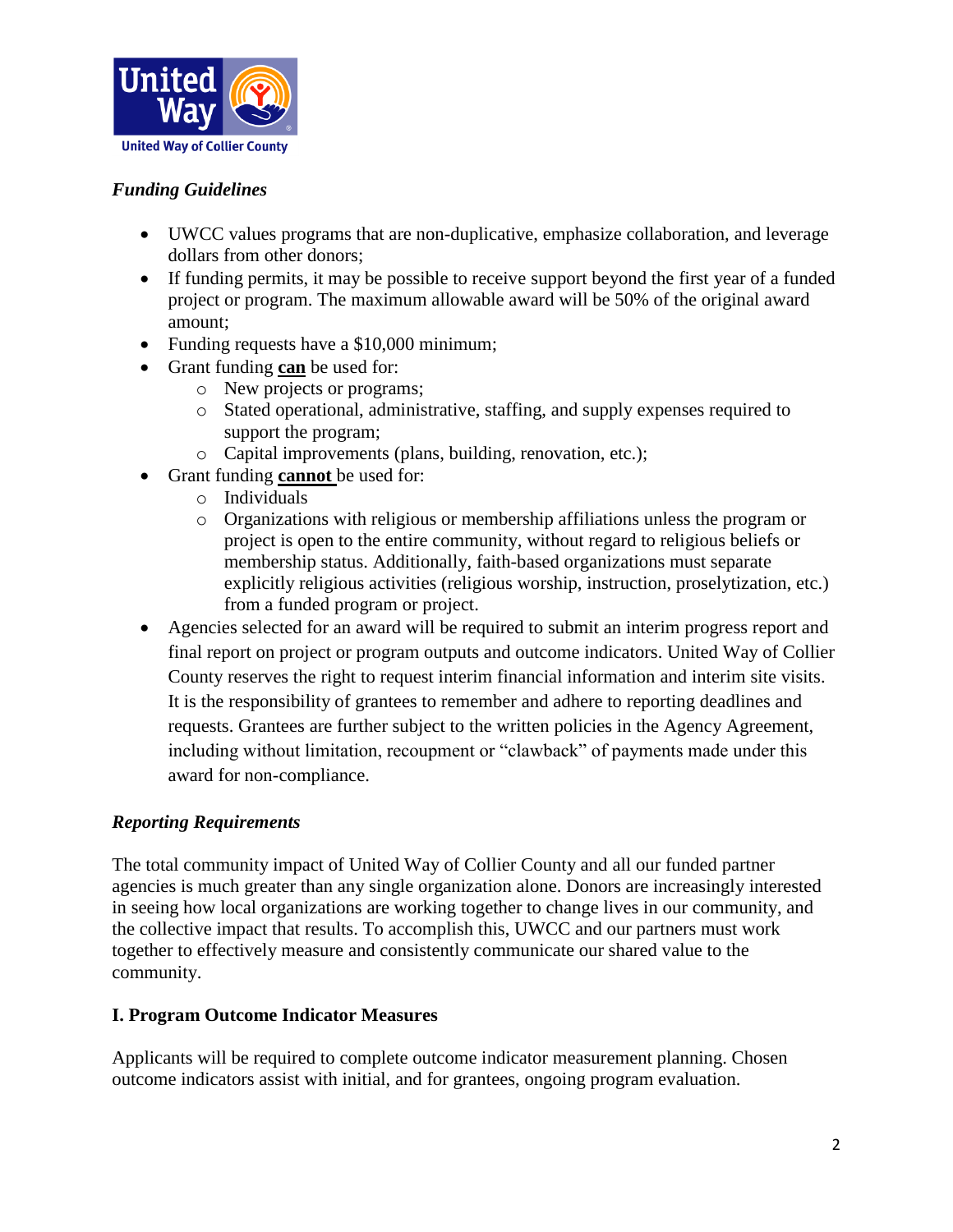

# **II. Program Outputs**

Applicants selected for an award will be required to report the following program outputs:

- a. Total number of unduplicated individuals served by the program
- b. Total number of unduplicated households served by the program
- c. Demographics of clients served by the program
	- o Age, sex, race/ethnicity, and household income
- d. Total number of volunteers
- e. Total number of volunteer hours

#### *Application and Review Process*

Applications are by invitation only and will be accepted on a rolling basis until available funds have been expended. You may be invited to apply by contacting Lauren Branson at lauren.branson@uwcollier.org with subject line "**Innovation Fund**." All applications are to be submitted online through Community Force which can be accessed at uwcc.communityforce.com.

No incomplete submissions will be accepted; no appeals process for entire grant process.

All applications will be reviewed by UWCC staff at the end of each month. If accepted, applicants will be invited to enter a due diligence process where a one-on-one presentation and interview will be held.

Applicants who perform satisfactorily in the due diligence phase will proceed to a decision panel. The decision panel is comprised of Agency Relations Committee members, UWCC leadership, and community volunteers who will evaluate the application, receive staff recommendations, and make final funding recommendations.

If selected for an award, funds will be disbursed within one month of official notification. The Innovation Fund is a competitive and transparent grant allocation process wherein submissions are not judged solely on their merit, but against all applications. Awards are the result of a thorough review process that seeks to maximize community impact with limited funds